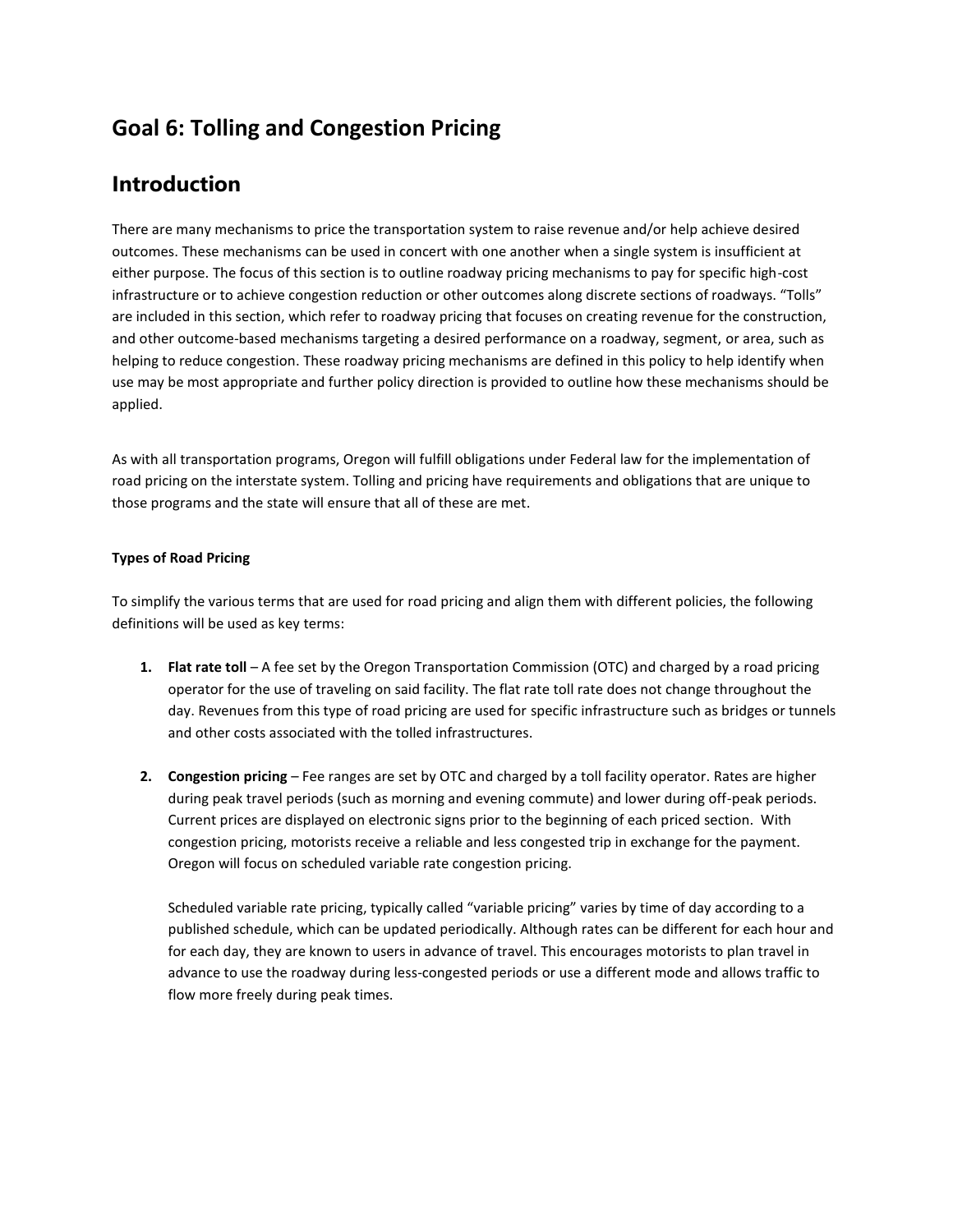# **Road Pricing Objectives**

Tolling and congestion pricing are tools used to help achieve specific outcomes and can be used together.

#### **6.1 Policy Utilize tolling, congestion pricing or a combination to achieve documented outcomes**

### 6.1.A Action

When tolling is used to fund a specific improvement, consider adding congestion pricing if high levels of congestion exist or it is anticipated within the planning horizon.

#### 6.1.B Action

Develop application specific objectives for tolling and congestion pricing consistent with the policies in this plan, recognizing more than one objective can be achieved but should be balanced.

#### 6.1.C Action

Road pricing options must not conflict with, and try to support, other statewide goals around sustainability and climate, health and equity, with an emphasis on addressing the needs of historically or currently underrepresented and underserved communities.

#### 6.1.D Action

Any road pricing options must consider the purpose and function of the facility, recognizing that the interstate and freeway system should serve longer trips and movement of people and goods to major employment and commerce locations.

#### **6.2 Policy Utilize road tolls to help fund infrastructure improvements**

# 6.2.A Action

Consider tolling for major investment projects on Oregon's freeways and bridges as a source for initial and sustainable funding when other funding sources are inadequate for investment needs.

#### 6.2.B Action

Utilize flat-rate tolling to raise funds for construction, operations, maintenance and administration of specific infrastructure, recognizing that such toll may have less impacts to congestion and climate when compared to congestion pricing.

#### 6.2.C Action

Evaluate if tolling should be used to help pay for any project that is for the construction or re-construction of a freeway or bridge and anticipated to cost more than \$100 million.

#### 6.2.D Action

Complete a comprehensive funding plan for projects utilizing tolling to pay for improvements. Include in the plan funding sources and relative funding shares, as well as analysis of the viability of the project if tolling does not move forward. Reasons for not pursuing tolling must verify how other funding sources will be impacted if the project still moves forward.

# **Draft for Public Review 6/13/22**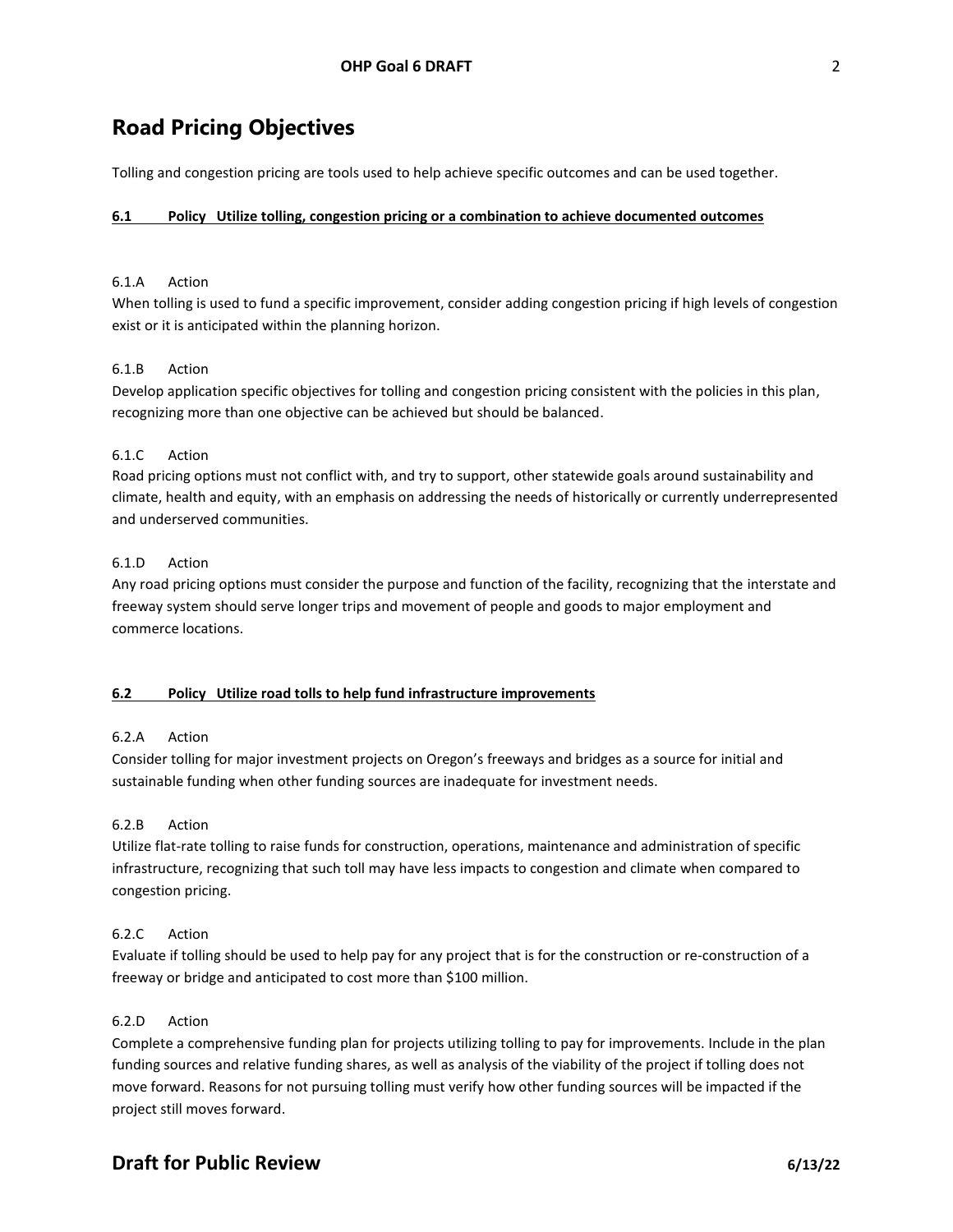#### 6.2.E Action

Consider tolling to cover the short- and long-term costs of the infrastructure improvement, as is required by law and financing obligations, including: the initial capital outlay, cost of operating the tolling program, and revenue needed to cover long term maintenance, operations, and administration functions.

#### **6.3 Policy Use congestion pricing to reduce traffic congestion**

Reduce delays, stops-and-starts, and increase reliability of travel times through congestion pricing to improve overall mobility on Oregon's interstates and freeways where mobility targets are not met and the system is experiencing regular recurring congestion. The intent of congestion pricing is to change some users' behavior so that they choose a different mode of transportation, time of day, route or not to make the trip. Congestion pricing can be considered as a complimentary part of a tolling project incorporating new or upgraded infrastructure, but also can be considered as a travel demand strategy for an interstate or freeway segment without any planned infrastructure projects.

#### 6.3.A. Action

Evaluate if congestion pricing should be used to help manage congestion for any interstate or freeway that exceeds an Annual Average Daily Traffic (AADT) to Capacity ratio (AADT/C) of 9.0 or greater or where average vehicle speeds are less than 45 mph.

#### 6.3.B Action

Prior to adding new throughway capacity such as the addition of new through travel lanes, demonstrate that system and demand management strategies, transit service and multimodal connectivity improvements, and pricing cannot adequately address throughway deficiencies and bottlenecks.

#### 6.3.C Action

Pair pricing with other actions to address roadway congestion holistically, including the use of ITS technology, access control and management, increasing modal options and implementing other demand management tools.

#### 6.3.D Action

Utilize congestion pricing to have a moderate impact on reducing vehicle travel on interstates and freeways through an expected schedule (e.g. during peak hours) with the ability to manage impacts to people experiencing low-income and diversion (rerouting) and especially when there few available alternate route and mode options for real-time decisions.

#### **6.4 Policy Connect to our climate goals and targets**

Ensure that potential application of congestion pricing evaluates how it will help support state climate change goals and targets.

### 6.4.A Action

Recognize that implementation of any road pricing mechanism is likely to impact overall VMT and therefore should be structured to minimize diversion of freight or longer trips to local roads and encourage VMT reduction.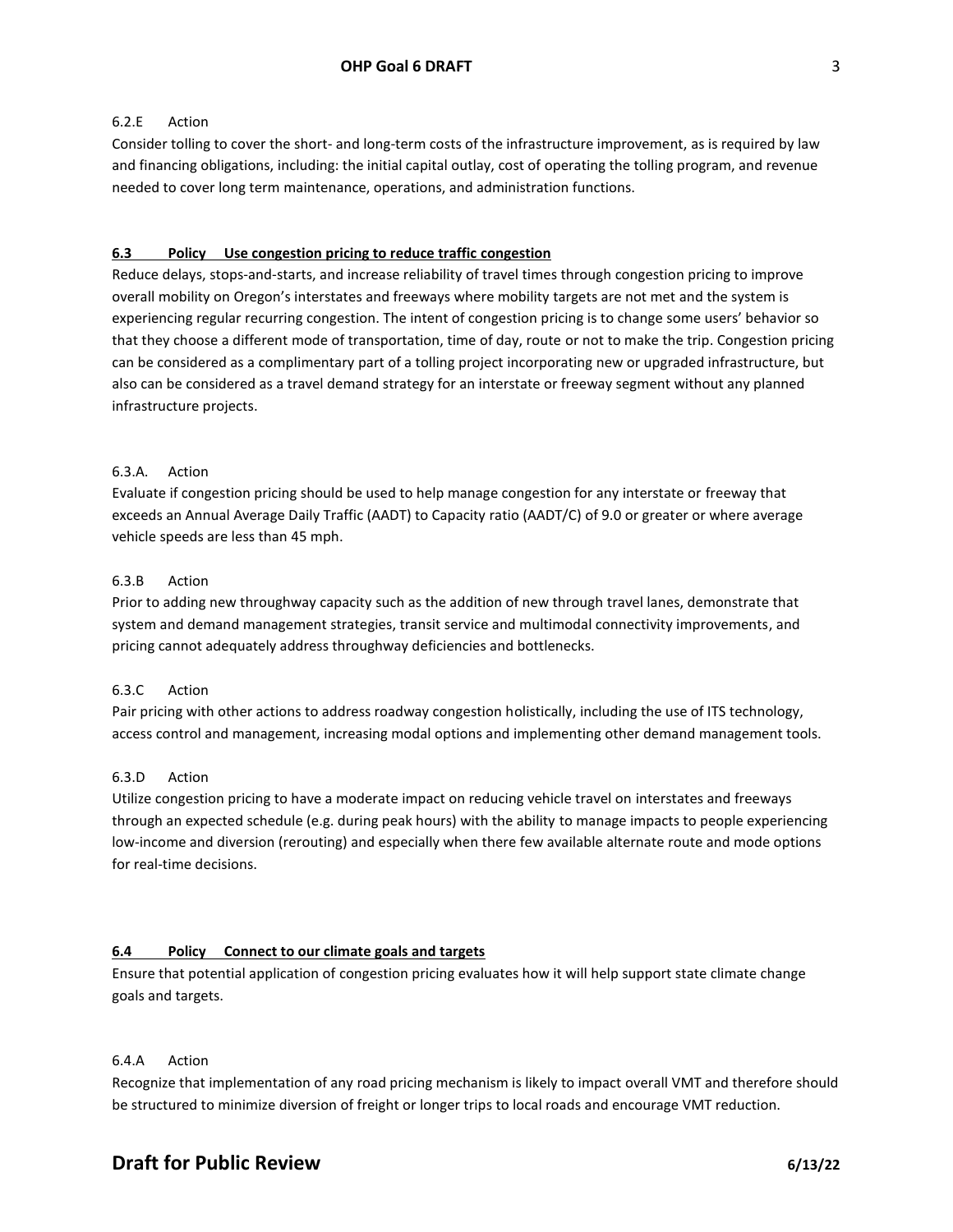#### 6.4.B Action

Evaluate implementation of road pricing as a strategy to limit or reduce future vehicular travel demand from planned land use development. Analysis should specifically look at projects that are adding significant through travel roadway capacity such as additional through lanes.

# **6.5 Policy Connect shifting travel to off-peak hours and to biking, walking, and public transportation to the design and operations of road pricing mechanisms**

Ensure that road pricing as strategy evaluates potential shift to other travel times and modes of transportation (e.g. public transportation, carpools, biking, and walking), telecommute, or times of travel to reduce climate impacts.

#### 6.5.A Action

Pursue congestion pricing strategies to manage demand so that the recurring congestion performance objectives are met during all hours of the day.

#### 6.5.B Action

Upon completing toll bond obligations, consider congestion pricing strategies for ongoing reliability and demand management purposes.

#### 6.5.C Action

While developing the tolling project and/or road pricing application, collaborate with transit agencies, local jurisdictions, and other modal groups on the following:

- Increase (or support) public transportation services, transportation option service providers, or biking and walking options for those unable to afford tolls within the project or project area
- Understand how the benefits of a better managed, less congested interstate or freeway may provide opportunities for new, expanded, or enhanced transit service
- Understand how the impacts of diversion (rerouting) of vehicle trips may impact existing or planned transit service routes

#### **6.6 Policy Center equity when designing tolling and pricing frameworks**

While the reason to price the system will not be to improve equity directly, equity must be considered and addressed in the design, execution and management of any road pricing program. Equity efforts must focus on both "process equity" and "outcome equity," which are defined as follows:

*Process equity* means that the planning process, from design to post-implementation monitoring and evaluation, actively and successfully encourages the meaningful participation of individuals and groups from historically excluded and underserved communities.

*Outcome equity* means that the toll or roadway pricing project will acknowledge existing inequities and will strive to prevent historically excluded and underserved communities from bearing the burden of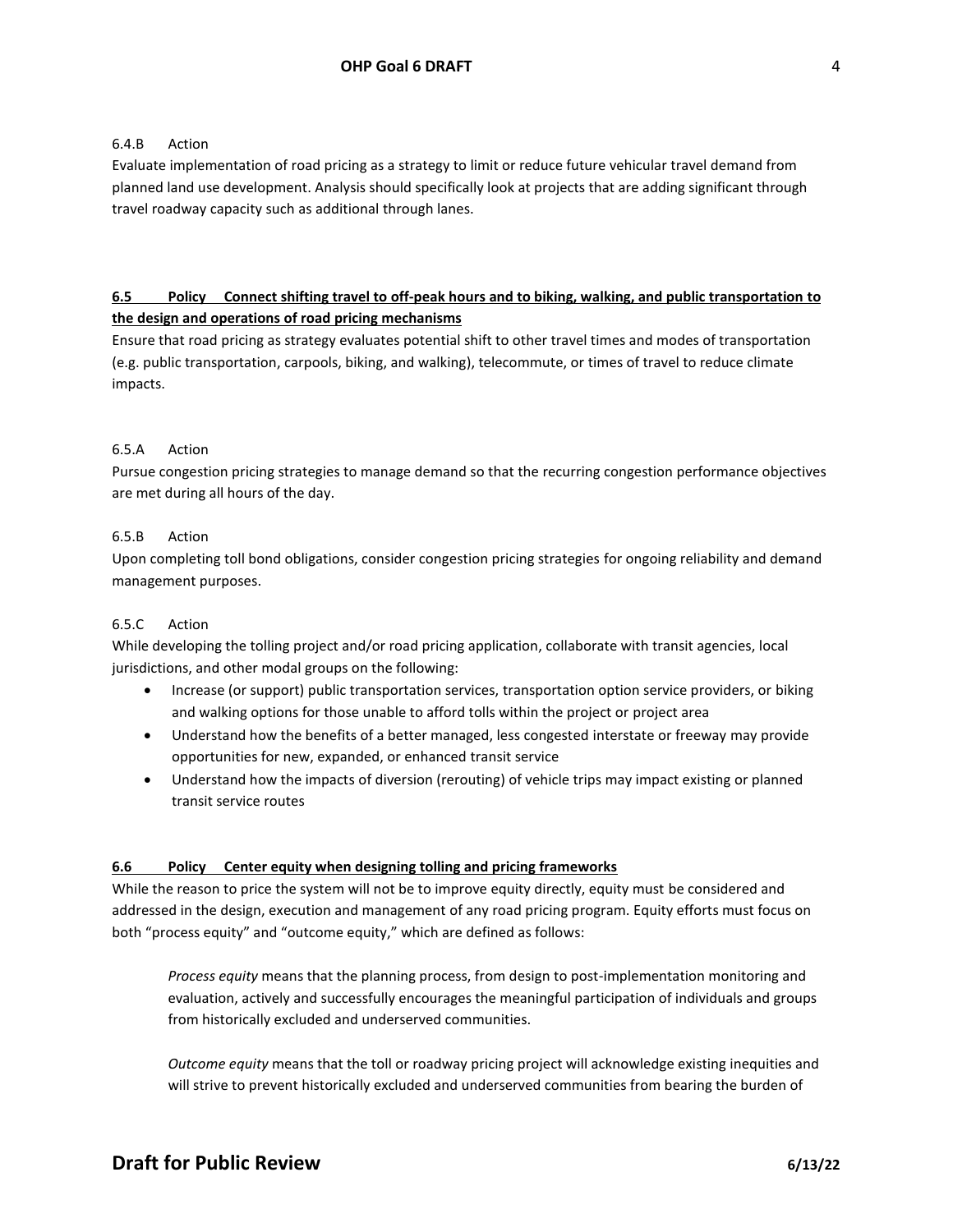negative effects that directly or indirectly result from the priced projects, and will further seek to improve overall transportation affordability, accessible opportunity, and community health.

# 6.6.A Action

Engrain equity into decision-making processes and ensure equity outcomes are achieved when developing, implementing, and managing road pricing programs, by:

- Ensure full **participation** of impacted populations and communities throughout the project and applications by identifying specific populations, groups, or geographic areas that will be used to discern for equity. The Agency must be accountable and transparent.
- Explore how road pricing application will impact overall household budgets, populations and communities and maintain **affordability**, in balance with other objectives.
- Projects will identify ways to support multi-modal access through partnerships and expand **opportunities** for historically excluded and underserved communities.
- Projects will consider the project impacts to outcomes such as community health, including air quality, noise, traffic safety, economic impacts and other potential effects on historically or currently excluded and underserved communities.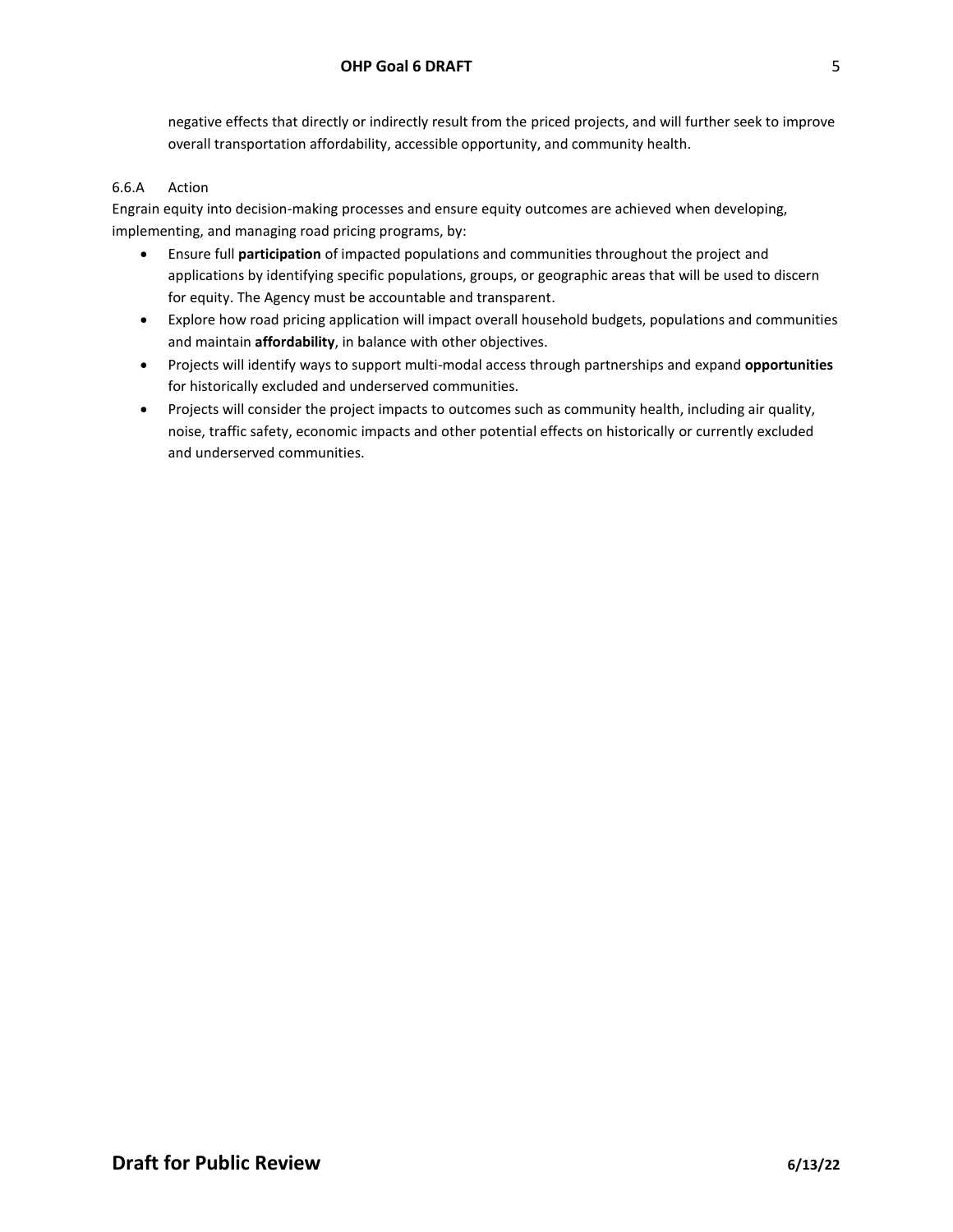| ۱ | ۰  |        |  |
|---|----|--------|--|
|   |    |        |  |
|   |    |        |  |
|   | ۰. | I<br>I |  |

| <b>Mechanism</b>                                                      | <b>Flat rate toll</b> | <b>Congestion Pricing</b> |  |  |  |
|-----------------------------------------------------------------------|-----------------------|---------------------------|--|--|--|
| <b>Types of System Pricing</b>                                        | <b>Flat rate toll</b> | Variable rate             |  |  |  |
| <b>USER EXPERIENCE</b>                                                |                       |                           |  |  |  |
| One price to use                                                      |                       |                           |  |  |  |
| Price changes throughout day                                          |                       |                           |  |  |  |
| <b>Predictable price for travelers</b>                                |                       |                           |  |  |  |
| <b>DEMAND MANAGMENT</b>                                               |                       |                           |  |  |  |
| <b>Encourage shifts away from single-</b><br>occupancy vehicle travel |                       |                           |  |  |  |
| Encourage shifts from peak travel to<br>off-peak travel               |                       |                           |  |  |  |
| <b>TRAFFIC OPERATIONS</b>                                             |                       |                           |  |  |  |
| <b>Manages recurring traffic congestion</b><br>(congestion pricing)   |                       |                           |  |  |  |
| Responsive to day-to-day variations<br>and real-time conditions       |                       |                           |  |  |  |

# **Table XX: Summary of Road Pricing Mechanisms and Associated User Impact and Goals**





**- Does not achieve**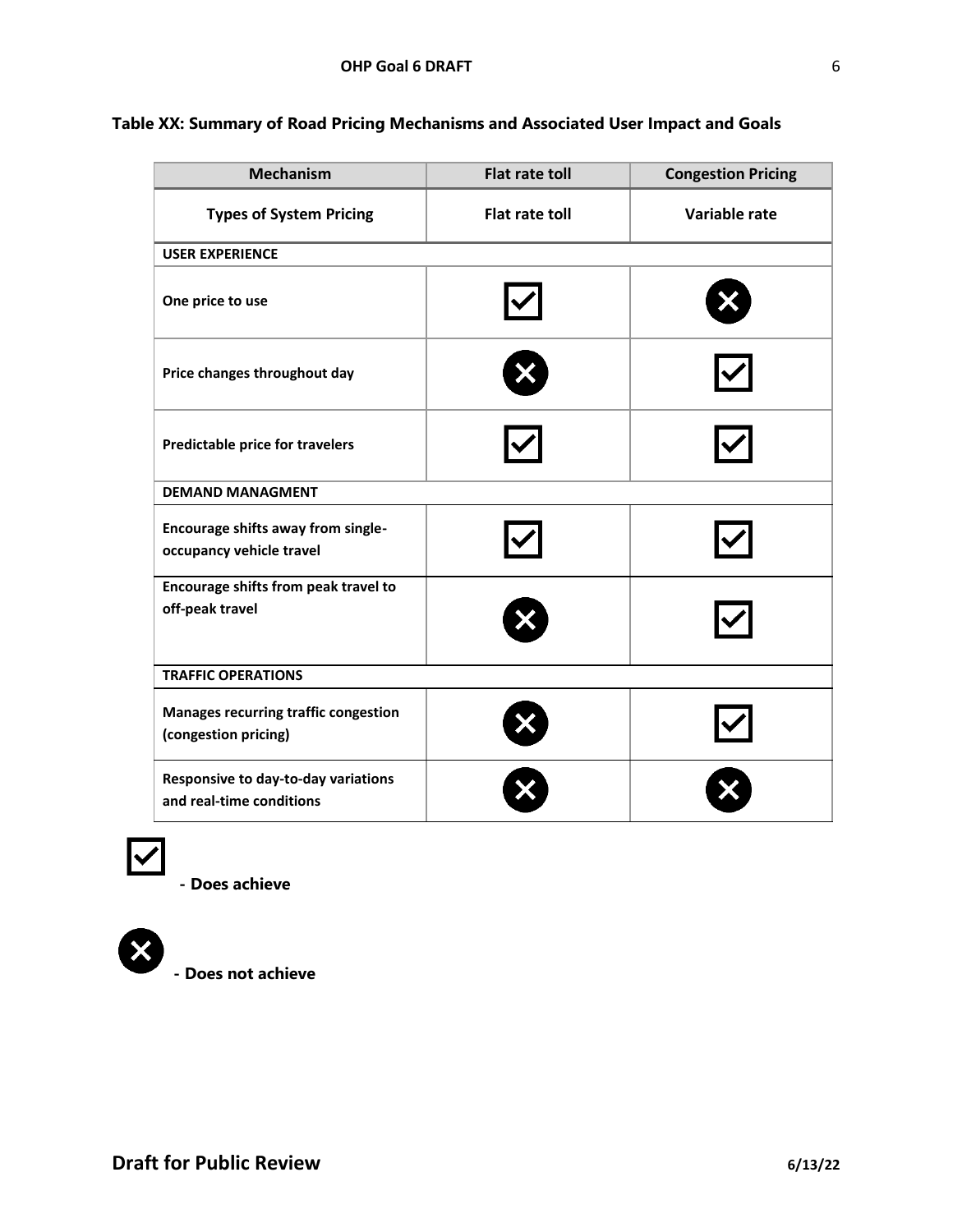# **Rate Structures, Pricing Considerations, Exemptions and Discounts**

Rate setting will be a critical step in tolling and congestion pricing processes. Specific rates are to be set in rule and the policy below provides the overarching structure for doing so.

# **6.7. Policy Structure rates so as not to impose unfair burdens on people experiencing low-income and to advance equity**

#### 6.7.A Action

When planning for, implementing, and managing road pricing systems including rate setting, engage the following groups for feedback and analysis:

- People experiencing low-income or economic disadvantage
- Black, indigenous and people of color (BIPOC)
- Older adults and youth
- Persons who speak non-English languages, especially those with limited English proficiency
- Persons living with a disability
- Small, minority, and woman- owned businesses
- Other populations and communities historically underrepresented by transportation projects this shall be determined at the project-level

#### 6.7.B Action

While setting or adjusting road pricing rates, analyze the impacts to affordability by the percentage of household income for lower- income drivers compared to middle and higher-income drivers.

#### 6.7.C Action

Set a no- or low minimum balance requirement for loading or maintaining road pricing accounts used by the public.

#### 6.7.D Action

Road pricing should not contribute to major financial indebtedness for people experiencing low income. Establish rate discounts, exemptions, account supplementation and/or other processes for low-income users.

#### **6.8 Policy Set rates to help achieve desired outcomes**

Structure rates to help achieve targeted revenue or performance outcomes as outlined in policy and specified by the project or desired application.

#### 6.8.A Action

Set rates to achieve outcomes and performance targets with the understanding that outcomes will not likely be achieved through road pricing alone and additional revenue sources may supplement funding needs. Structure rates to meet the desired share from toll revenues.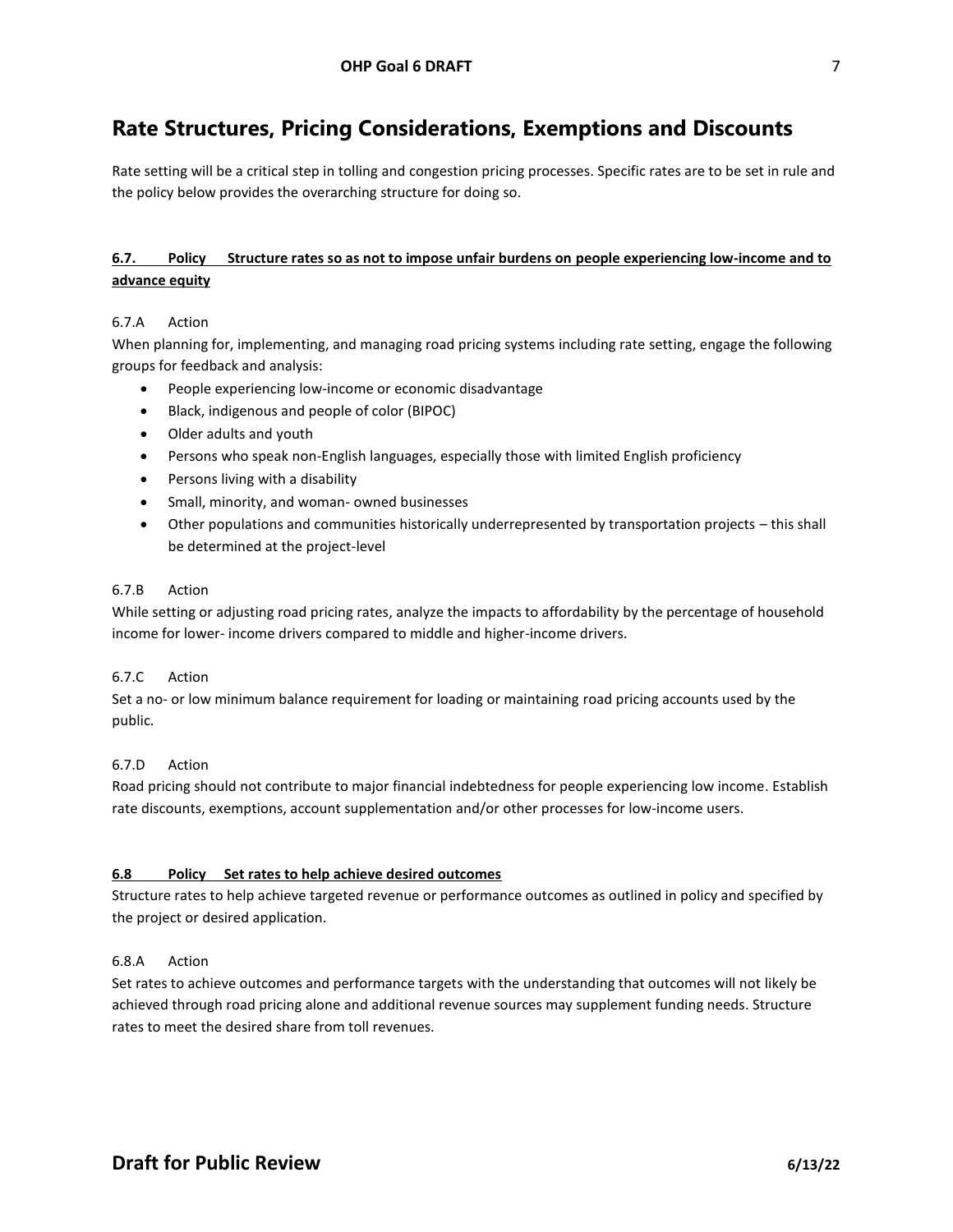#### 6.8.B Action

Establish rates consistent with the roadway classification, purpose, and function; and the desired use of such facilities. As such:

- Discourage short trips (three miles or less) and prioritize longer-distance travel on interstates and freeways; when evaluating diversion (rerouting) to local streets, limiting these new short trips should not be a priority as compared to limiting diversion (rerouting) of freight or longer trips (three miles or more)
- Any change of 0.05 to the existing/planned V/C from diverted traffic is considered significant and mitigation may be considered
- Keep freight on interstates and freeways and off local streets, when possible.

# 6.8.C Action

Set rates sufficient to:

- Cover the cost of the tolling or congestion pricing system and administration as is required by law
- Reach the desired revenue needed to pay for the planned share from tolling for the infrastructure improvement, operations, and maintenance
- Manage congestion to desired travel times, speeds, or reliability thresholds established for the project
- Meet any additional system performance metrics, defined for corridors, a series of corridors or by segments.

#### 6.8.D Action

Rate setting decisions must be based on the following considerations that include equitable rate parameters. At a minimum, rate setting should include:

- Definition of a rate range to set a minimum and maximum threshold
- Consideration of condition thresholds for when a rate range may be exceeded
- Provision of discounted or free passage to be used for certain vehicles
- Definition of the corridor for investment.

# 6.8.E Action

Quarterly review rates to assess goal achievement and need for additional or revised exemptions and discounts.

#### 6.8.F Action

When rate pricing over a longer length of roadway, allow variable rates to be applied in different roadway segments by defining road pricing zones. Zones should be as long as possible and should only be divided where there is a major system connection location that significantly changes the traffic characteristics as compared to an adjacent zone. The rates are then allowed to vary between zones.

#### **6.9 Policy Provide discounts or exemptions to incentivize certain travel behaviors or address impacts**

Understand how pricing impacts users and incorporate considerations for system users while achieving pricing outcomes.

#### 6.9.A Action

Provide exemptions for active response vehicles (police, fire, EMS/ambulatory service).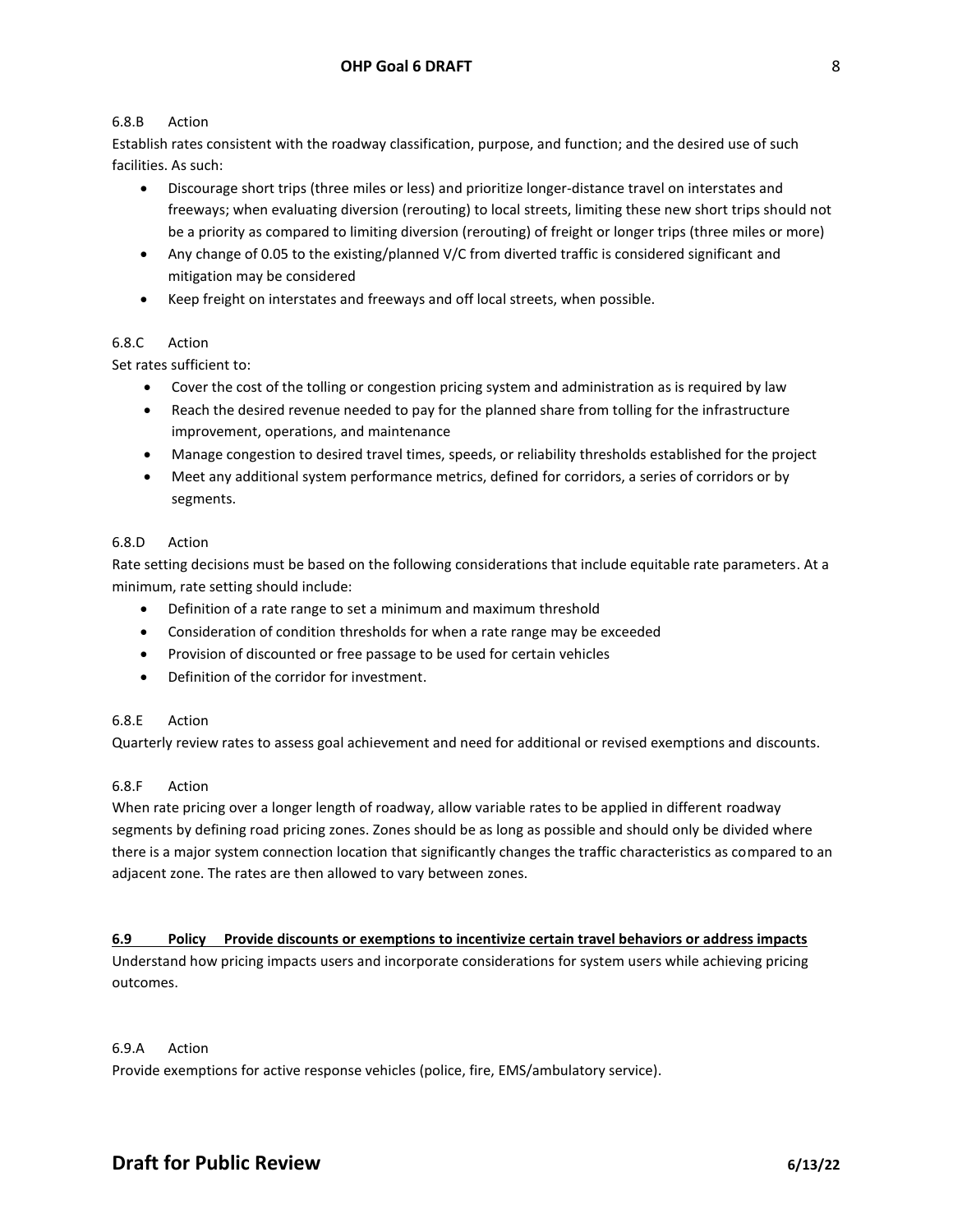#### 6.9.B Action

Provide an exemption to public transportation vehicles, including private coaches as required under Federal law.

#### 6.9.C Action

Provide discounts or account supplements for people who are experiencing low income and who are struggling to meet basic needs (e.g. food, shelter, clothing).

#### 6.9.D Action

Ensure fairness in pricing and balance low income programs with revenue needs and congestion pricing goals.

#### 6.9.E Action

Incentivize high occupancy vehicles, such as shuttles, and carpools at the project-level or if multiple projects are operating within a region, at the regional-level.

#### 6.9.F Action

Analyze and consider reducing toll rates when funding needs are achieved for the infrastructure improvement but ensure that toll remains to cover maintenance, operation and administration costs and that reduced rates will remain consistent with both project and statewide goals of congestion reduction.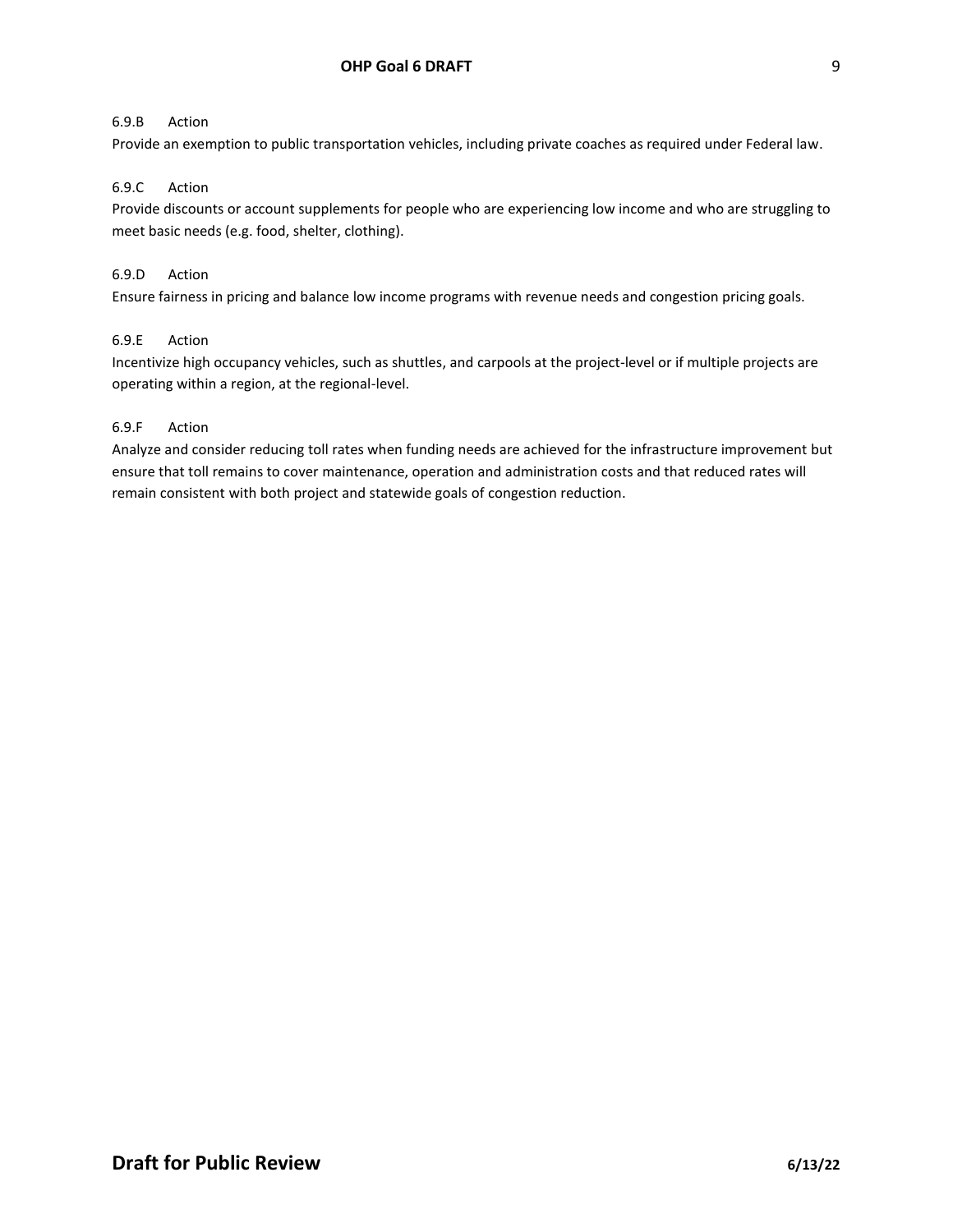# **Use of Revenue**

# **6.10 Policy Utilize tolling or roadway pricing revenue within the project corridor**

Use funds on the tolled/priced project corridor. The corridor is defined as the tolled/priced roadway and the immediate area of impact adjacent to the project, generally within 1 mile of the priced facility or as defined through the project-specific NEPA process identifying significant impacts. Additionally the corridor should be limited to arterials that generally move traffic in the same direction. If no arterial exists within, then a collector that generally moves traffic in the same direction as priced roadways may be considered. Diversion that is considered significant is when there is a substantial increase in large trucks or an increase in non-short distance trips to the local system that changes the potentially impacted facility's v/c ratio by 0.05 or more.

#### 6.10.A Action

Ensure compliance with U.S. Code Title 23 [Section 129](https://www.law.cornell.edu/uscode/text/23/129) when a toll project is approved under this section. This section requires toll revenue first go to paying for transportation improvements with capital investments to which the toll project is linked.

# **6.11 Policy Meet all revenue obligations first and prioritize revenue usage**

When construction projects are bonded, certain financial obligations must be met before discretionary spending may occur. Net revenues after such obligations should be targeted to meet statewide goals and meet all requirements identified in Oregon's constitution, federal requirements and others as appropriate. ORS 383.009(2)(j) states that moneys in the toll program fund may be used for improvements on the tollway, adjacent, connected and parallel highways to reduce congestion, improve safety and address impacts of diversion as a result of the tollway.

When implementing tolling as a way to help fund key infrastructure projects, revenues should be first directed toward financial obligations, construction, maintenance, and operation of the related infrastructure. A toll may be reduced once obligations are met.

Spend revenue utilizing the following hierarchy:

- Cover the cost of the tolling/pricing system and administration first as consistent with bond indenture requirements; and then
- Reach the desired share of revenue needed to pay for the infrastructure improvement, direct project mitigation, operations, and maintenance; and/or then
- For congestion pricing, discretionary spending should be targeted to manage congestion to desired travel times, speeds, or reliability thresholds established for the project; and then
- Meet any additional system performance metrics, defined for corridors, a series of corridors or by segments.

# 6.11.A Action

Identify corridor priorities for construction (seismic improvements, bottleneck relief projects, etc.) and operations, maintenance, administration for revenue usage.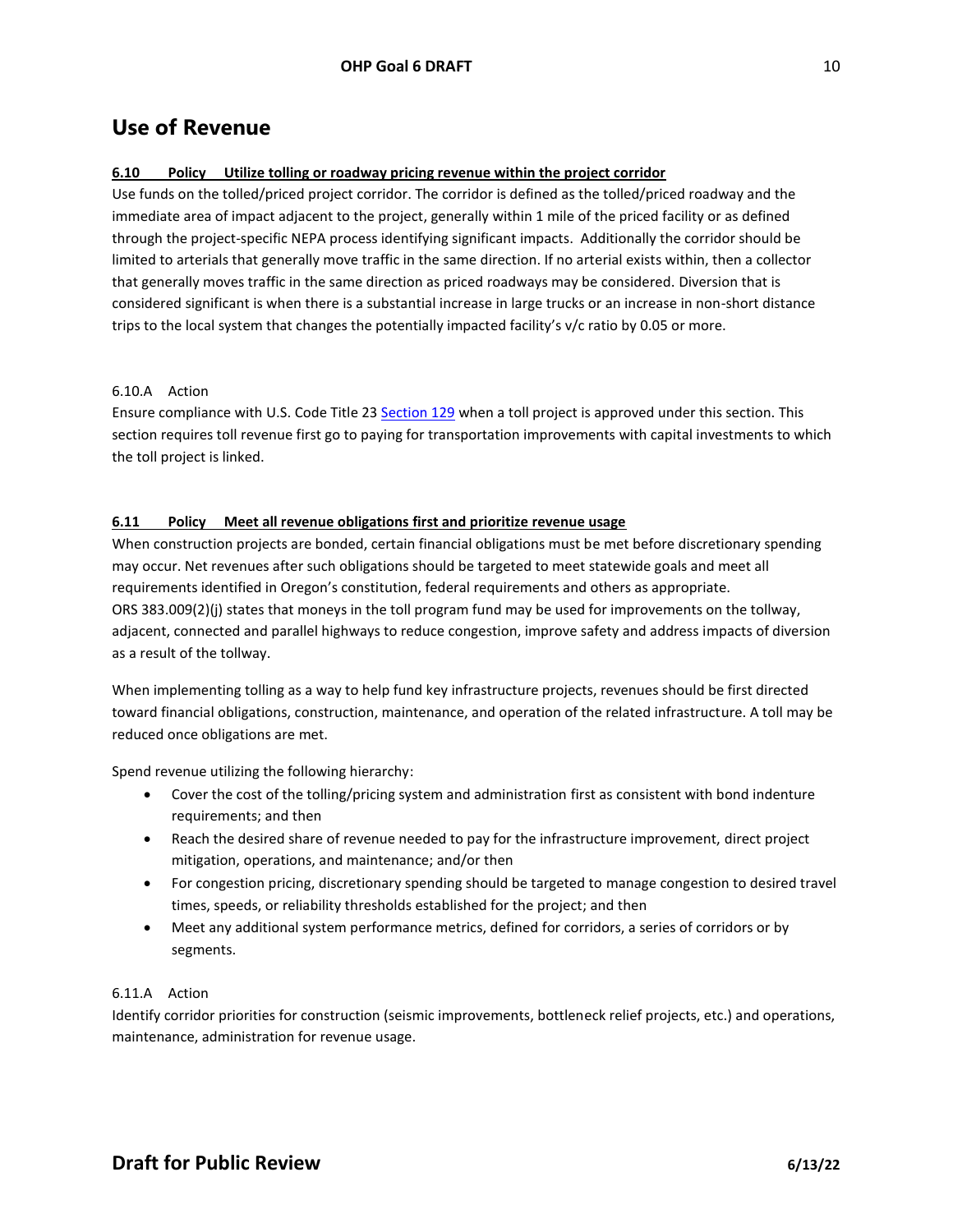#### 6.11.B Action

Target net revenues for larger congestion management related projects in corridor as part of project mitigation, including enhanced transit, modal overpasses, etc.

# 6.11.C Action

Transit and multimodal transportation options should be increased with congestion pricing projects. This can be done through direct toll revenue allocation, when compliant with the Oregon Constitution, or through partnerships. Larger investments in transit-supportive infrastructure, such as bus-on-shoulder and park-and-rides, could be funded through a capital investments approach. Investments in carpools, vanpools, shuttles, and other demand responsive type of shifts to higher occupancy vehicles should also be considered as they may better match the needs of longer-trip users of the interstate and freeway system.

#### **6.12 Policy Address impacts to neighborhood health and safety within the corridor (mitigation)**

Acknowledge that diversion, the choice of some drivers to choose off priced system routes, may have impacts to adjacent communities and coordinate with these communities to mitigate significant impacts when feasible.

#### 6.12.A Action

Tolling and congestion pricing projects should be planned and operated to limit longer-trip diversion (rerouting) through local communities on parallel roads.

#### 6.12.B Action

Trips that previously used the interstate or freeway for local travel / short trips (three miles or less) should not be considered as diversion. Local trips are better served on local roads and preserve capacity on the interstates and freeways for their purpose in connecting people on longer trips.

#### 6.12.C Action

When providing investments to address neighborhood health and safety impacts in communities because of diversion (rerouting), prioritize capital investments in biking and walking networks, consistent with constitutional restrictions.

#### 6.12.D Action

Partner with communities when providing investments related to diversion and consider improvements to all modes.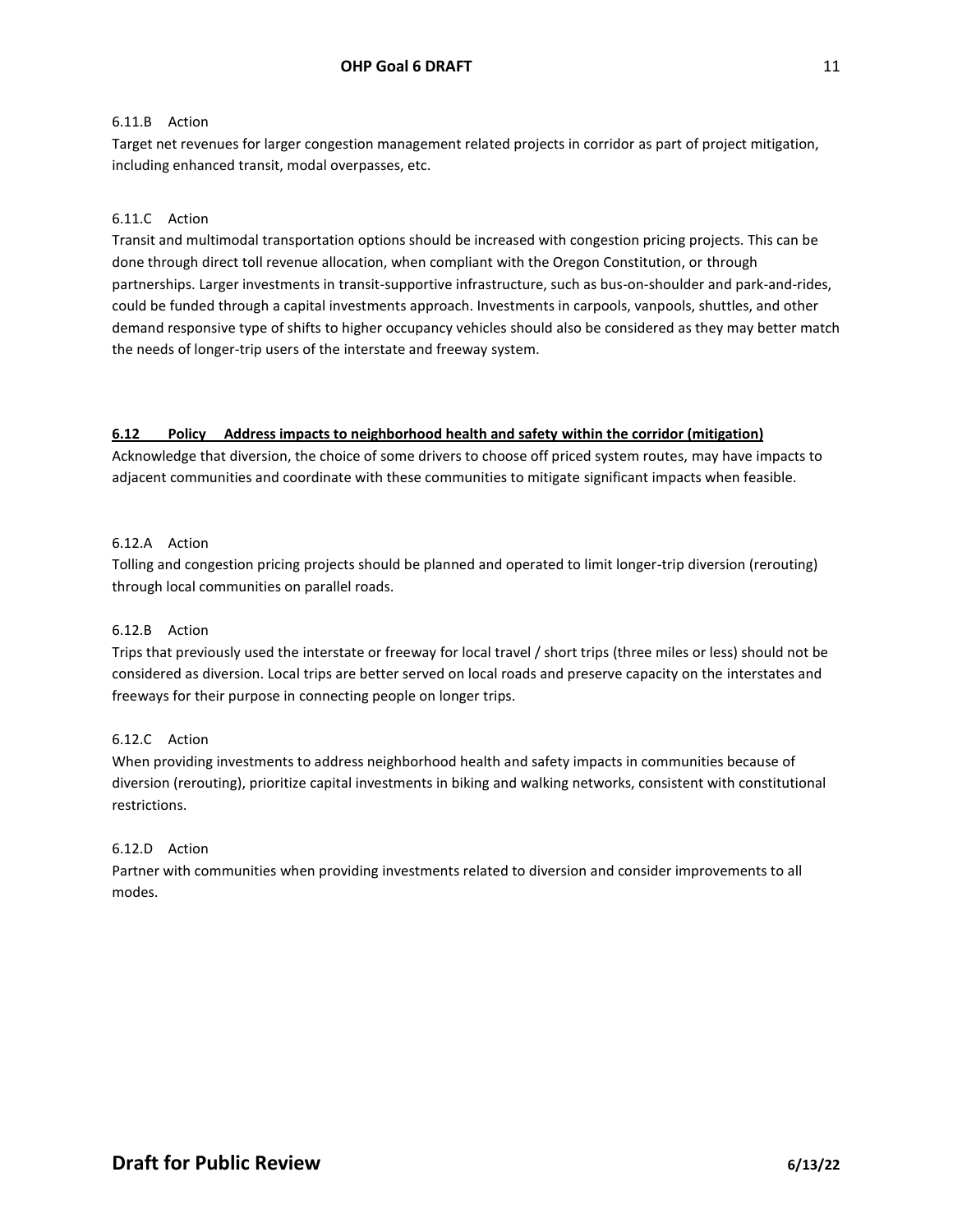# **Infrastructure and Management**

# **6.13 Policy The Oregon Transportation Commission is Oregon's toll and roadway pricing authority**

Per ORS 383.004 the OTC has been given authority over tolling and road pricing design, execution and management rules and decisions.

The OTC will implement pricing programs to raise revenue and/or manage congestion, independent of land use actions and decisions. Since pricing is a mechanism for system management, such as ramp metering, establishment of pricing rate adjustments are not to be considered land use actions.

# **6.14 Policy Ensure interoperability of toll rate collection systems**

Design systems that are easy to use and maximize interoperability with other known systems of neighboring states, weight mile tax devices and ITS systems while maximizing options for users.

#### 6.14.A Action

Deploy technology that facilitates interoperability with tolling systems of neighboring states whenever possible.

# 6.14.B Action

For any proposed tolling or congestion pricing project on an interstate or freeway, ODOT shall develop tolling systems that rely on all-electronic collection mechanisms, and enable at least one manner of toll collection that does not require a transponder.

#### 6.14.C Action

For any proposed tolling or road pricing project on an interstate or freeway, ODOT will develop and utilize tolling technologies and systems that are based on common standards and an operating sub-system accessible by the marketplace where components performing the same function can be readily substituted or provided by multiple providers to the extent possible while compatible with tolling systems in the Washington and California whenever possible.

#### 6.14.D Action

Provide a "cash preferred" option for paying road pricing fees in order to reduce barriers to use of the transponders.

#### **6.15 Policy Complete program assessment, monitoring, and adjustments**

Once established, evaluate tolling and congestion pricing programs regularly against project specific objectives. Along with financial obligations, this will inform any future adjustments to the rate schedule and other program design adjustments.

#### 6.15.A Action

Establish a monitoring and reporting program, which should include: vehicle speed, volume, driver pattern changes within the corridor (e.g. diversion or rerouting), levels of congestion, modal shifts, air quality, GHG